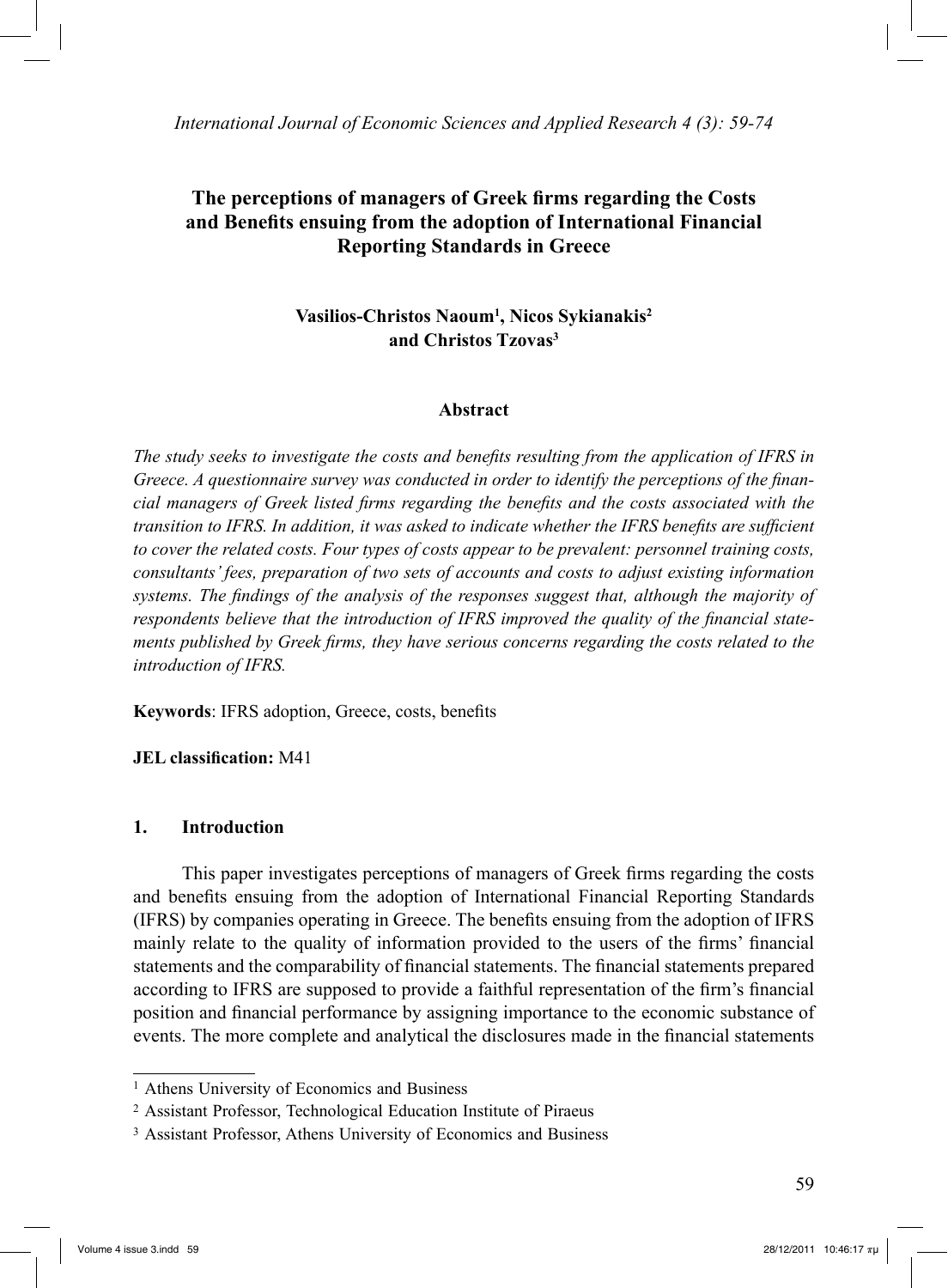are, the easier it is for the investors and other users of the firm's financial reports to evaluate its financial position and financial performance (Sunder, 2007). The costs of implementing IFRS usually relate to personnel training costs, consultants' costs and costs to adjust existing information systems (Ionascu et al. 2007). A questionnaire survey was conducted in order to gather information regarding the perceptions of managers of a sample of Greek firms about the benefits and the costs resulting from the introduction of IFRS. The findings of the survey indicate that the Greek managers believe that the adoption of IFRS improved the quality of the financial statements of Greek companies. On the other hand, it appears that the introduction of IFRS is a high-cost process.

 Previous research has investigated the costs and the benefits ensuing from the application of IFRS by Greek firms (Karamanis and Papadakis, 2008). The present study, in addition to investigating the costs and benefits related to the implementation of IFRS in Greece, it investigates whether the financial managers of Greek firms believe that the costs ensuing from the application of IFRS are justified from a cost benefits point of view. The findings of this study can be useful to accounting regulators in identifying and evaluating the benefits and costs entailed by the implementation of IFRS. The potential significance of the findings of this study is enhanced by the fact that it is conducted within the business environment of Greece that posses certain structural characteristics. In Greece, as in other European countries (e.g. France, Italy) many listed firms are characterised by a high degree of ownership concentration (Nobes and Parker, 2000), while a substantial proportion of listed firms can be identified as family controlled (Ballas and Tzovas, 2010). Bank loans constitute a major source of financing for most Greek firms (Bellas and Tzovas, 2008). The dominant role of the bank credit in the financing of business enterprises is a distinct characteristic not only of the Greek business environment, but also of many other European countries (e.g. France, Germany). The financial statements under IFRS are only prepared for financial reporting purposes. Yet, the fact that for decades the financial statements of Greek firms were used for tax purposes as well means that tax considerations might still influence the preparation of financial statements. The similarity of the characteristics of the Greek business environment with that of other European countries means that the findings of this study can contribute in identifying the costs and benefits resulting from the application of IFRS in other European countries.

 The rest of the paper proceeds as follows. Section 2 discusses the literature on the benefits and costs related to the adoption of IFRS while in section 3 the sample and the research design followed in this article are described. Section 4 reports the results of the empirical investigation undertaken for the purposes of this study. Section 5 summarizes and concludes the paper with suggestions for further research.

#### **2. Previous research**

 The introduction of IFRS is supposed to substantially improve the quality and quantity of the financial information revealed in the published financial statements (Sunder, 2008). The adoption of IFRS increases the comparability and the transparency of financial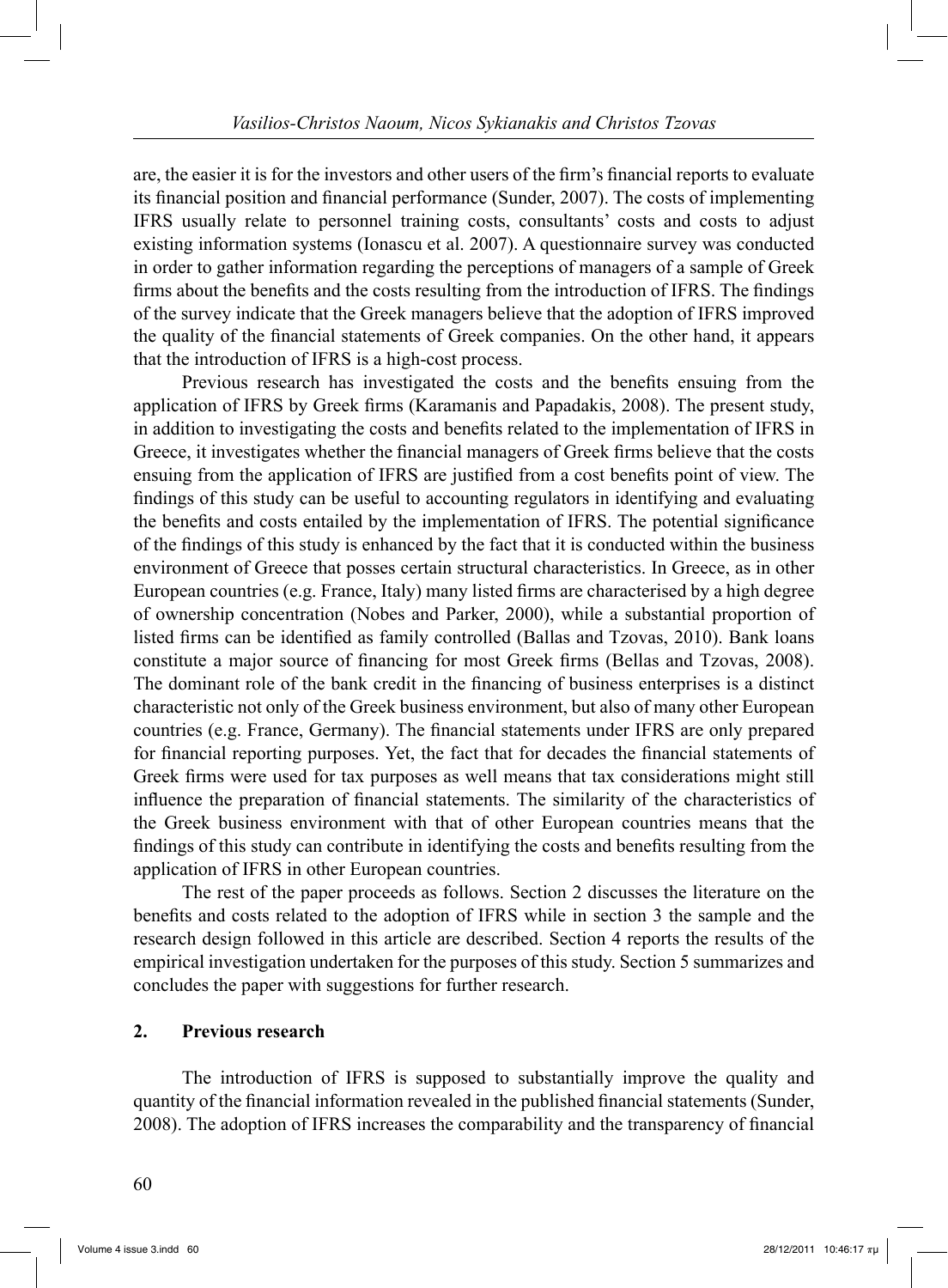statements (Jermakowicz, 2004). As a consequence, the introduction of IFRS should assist investors in their decision making and enhance stock market efficiency (Botosan and Plumlee, 2002; Healy and Palepou, 2001; Leuz, 2003, Iatridis and Rouvolis, 2010). The implementation of IFRS is accompanied by less earnings management (Renders and Gaeremynck, 2007; Iatridis and Rouvolis, 2010). Leuz et al. (2003) show that Greek firms appear to engage in some of the most extreme practices in the world. Bhattacharya et al. (2003) provide similar evidence, since in their study Greek firms are the most engaged in earnings management among companies from 34 countries. Further evidence is provided by Koumanakos (2007). A further cause of creative accounting is poor enforcement and poor creditor and investor protection, common in French-style civil law countries, which include Greece (Ballas and Tzovas, 2010; Chalevas and Tzovas 2010). It should be noted that poor legal protection of investors also appears to correlate with high ownership concentration (La Porta et al., 1998). Greek culture may also influence the disclosure behaviour of Greek firms. Greece is considered to be a low trust society with a strong element of individualism and a strong preference for state regulation (Ballas et al. 1998), which in the case of accounting manifests in the form of detailed rules over principles and economic substance (Ballas et al. 1998). In addition, large power distances and uncertainty avoidance characterises Greek society (Ballas et al. 1998). The impact of these cultural factors means that Greek firms will prefer confidentiality to transparency (Ballas and Tzovas, 2010). Confidentiality will have a direct impact on the level of information disclosure by firms (Alexander et al. 2003).

 Within this context, the introduction of IFRS can improve the quality of the financial statements prepared by Greek companies. The financial statements prepared according to IFRS are supposed to provide a faithful representation of the firm's financial position and financial performance by assigning importance to the economic substance of events. The more complete, detailed and analytical disclosure requirements provided by the IFRS, the easier it is for the investors and other users of the firm's financial statements to evaluate its financial position and financial performance. According to Lang and Lundholm (1996), the precision of the analysts' predictions is positively associated with the increase of the level of the companies' disclosure.

 On the other hand, the complicated nature of some of IFRS, the lack of guidance during the first application of the new standards, the system of deferred taxation and the underdevelopment of the capital markets of some countries have been identified as possible obstacles to the transition of the companies to this new status (Larson and Street, 2004). Furthermore, the emphasis assigned to fair value by IFRS is likely to introduce volatility in book values and reported earnings (Andrews, 2005; Barth et al. 2005; Goodwin and Ahmed, 2006; Hung and Subramanyan, 2007), and thus motivate firms to adjust their strategies and decision making processes in order to mitigate the adverse impact of the adoption on their financial reporting figures (Jermakowicz and Gornik-Tomaszewski, 2006; Iatridis and Rouvolis, 2010). Larson and Street (2004) suggest that a considerable number of European countries (Cyprus, Czech Republic, Estonia, Hungary, Latvia, Lithuania, Poland, Slovakia, Slovenia, Bulgaria, Romania, Iceland, Turkey) will continue to use national accounting standards, in parallel with IFRS, for individual accounts, implying the appearance of a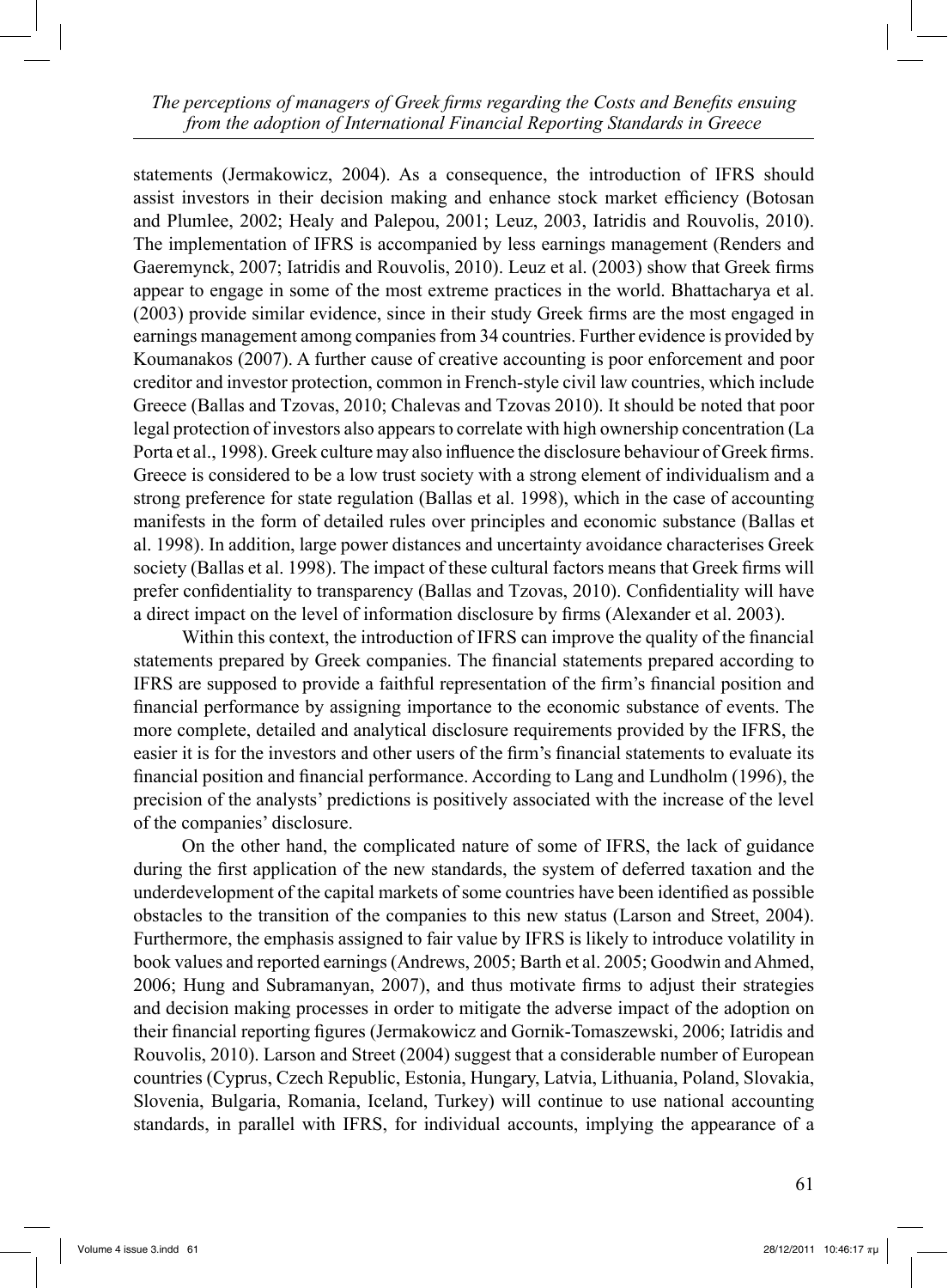"double standards" system. Jermakowicz and Gornik-Tomaszewski (2006) argue that the complexity of IFRS, coupled with the lack of guidance and of a uniform interpretation, can hinder the transition to IFRS. In addition, Jermakowicz and Gornik-Tomaszewski (2006) provide evidence which indicates that many companies would have not adopted IFRS if it were not mandatory. In relation to the application of the European Accounting Directives by EU candidate countries, Day and Taylor (2005) underlined the importance of an adequate administrative and regulatory authority by agencies that are responsible for the implementation of the accounting standards in these countries. There can be detected a tendency by companies to postpone the implementation of IFRS, so that they can be better prepared for the upcoming changes and to limit the ensuing negative effects (Ionascu et al. 2007).

 Previous research has indicated that there are some concerns regarding the costs related to the introduction of IFRS (see, Ionascu et al. 2007). The main costs related to the application of IFRS refer to the cost of staff training, the provision of consulting services and the adjustment of information systems (Ionascu et al., 2007). Furthermore, there is some skepticism concerning the extent to which the benefits related to the implementation of IFRS justify the implementation costs. In particular, a survey of listed firms in 12 European countries indicated that in many countries there are considerable concerns regarding the costs of moving in IFRS (e.g. Poland, Belgium, Luxemburg), while only 30 % of the Polish firms believe that the benefits would outweigh costs (Mazars, 2005). In Belgium and Luxemburg the 55 % of the respondents judge that the benefits will outweigh costs. On the other hand, only 20 % of Czech firms believe that the costs of moving to IFRS are considerable. Ionascu et al. (2007) found that 60 % of the finance directors of the Romanian firms believe that benefits from implementing IFRS are insufficient to cover related costs.

 According to Karamanis and Papadakis (2008) Greek accountants and auditors believe that the introduction of IFRS will improve the quality of the financial statements prepared by Greek firms. In particular, they believe that the implementation of IFRS improves the understandability, relevance, reliability and comparability of financial statements. On the other hand, the respondents in the survey expressed some concerns regarding the difficulties they face when they implement IFRS. In particular:

- Lack of an integrated institutional-legislative framework
- Lack of adequate guidance regarding the technical aspects of the implementation of IFRS
- The fact that the IFRS encourage the exercise of professional judgment to a considerable extent means that firms have a considerable latitude to influence the level of accounting figures
- The fact that the non-listed firms apply the local GAAP may hinder the efficient functioning of the market while it may raise issues of unfair competition.

 Interestingly, 66% of the auditors believe that benefits of the IFRS implementation justify the transition costs while 56% of the accountants judge that the implementation benefits justify the transition costs.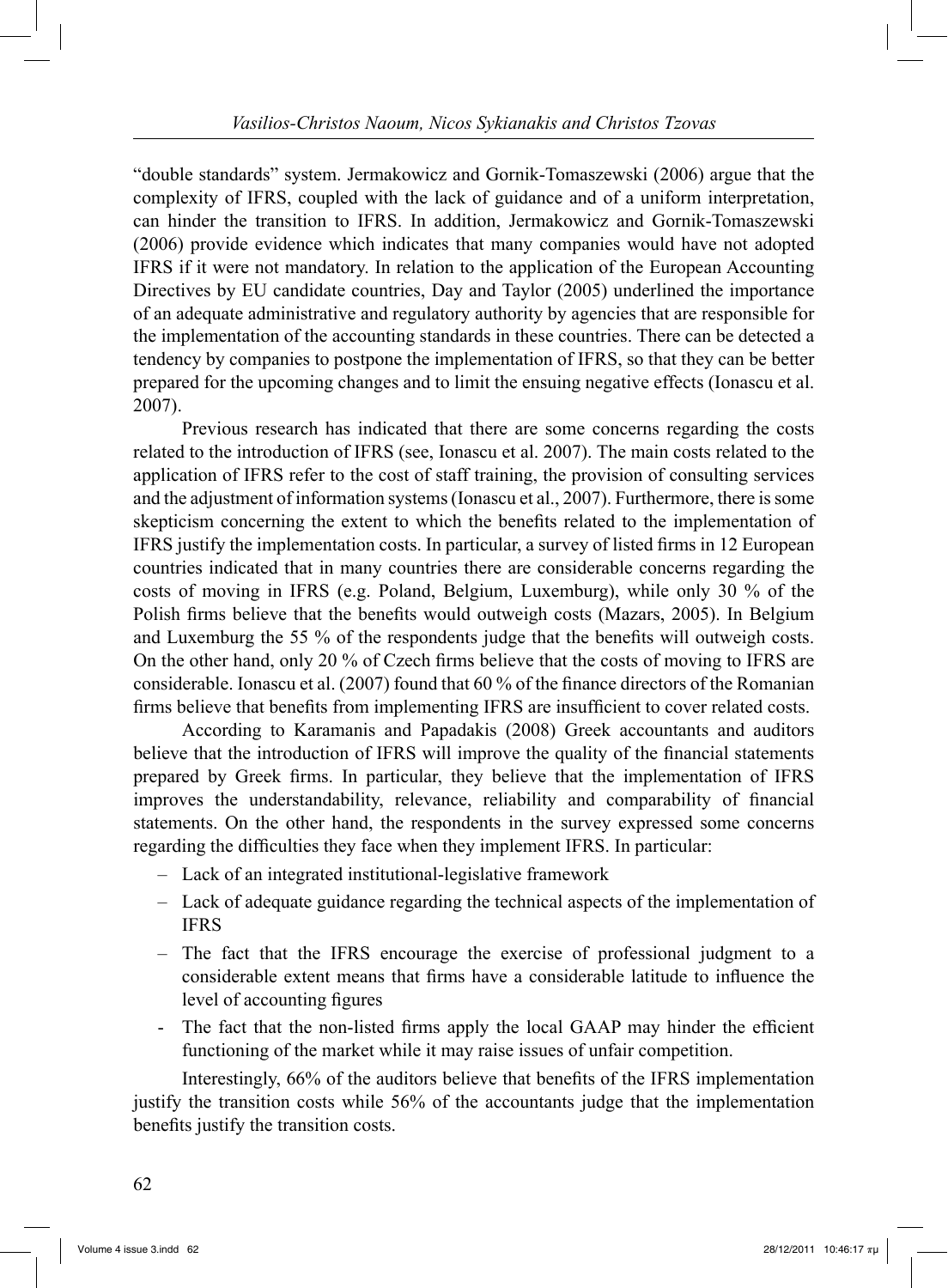This study aims to investigate:

- 1. the extent to which Greek managers believe that the introduction of IFRS is necessary.
- 3. the perceived costs and the benefits resulting from the implementation of IFRS by Greek companies.

 In order to investigate whether the managers of Greek firms believe that the introduction of IFRS was necessary, it was examined whether Greek firms implemented IFRS on a voluntary basis in the period before their application was mandatory. A voluntary application provides an indication that the firms that applied them voluntarily believe that important benefits ensue from the preparation of financial statements according to IFRS.

 It is investigated whether the perceived application costs exceed the perceived costs benefits ensuing from the application of IFRS.

### **3. Methodology**

 A questionnaire survey was conducted in autumn 2008. The anonymous questionnaire was sent to the 100 largest listed companies, classified on the basis of their turnover (see Table 1). Of the 100 questionnaires that were mailed out, 42 were returned completed and usable. The response rate, therefore, is 42%. In certain questions the financial managers have the option of multiple answers. The questionnaire is presented in Appendix I.

| <b>SECTOR</b>                     | <b>NUMBER OF COMPANIES</b> |
|-----------------------------------|----------------------------|
| Personal and Household goods      | 6                          |
| <b>Construction and Materials</b> | 5                          |
| Industrial goods and Services     | 4                          |
| Food and Beverage                 | 4                          |
| Retail                            | 4                          |
| <b>Banks</b>                      | 3                          |
| Telecommunications                | 3                          |
| Basic resources                   | $\overline{2}$             |
| Travel and Leisure                | $\overline{2}$             |
| Chemicals                         | $\overline{2}$             |
| Technology                        | $\overline{2}$             |
| Oil and Gas                       | $\overline{2}$             |
| Media                             |                            |
| <b>Financial services</b>         |                            |
| Health care                       |                            |
| Total                             | 42                         |

**Table 1: Sector classification of respondent companies**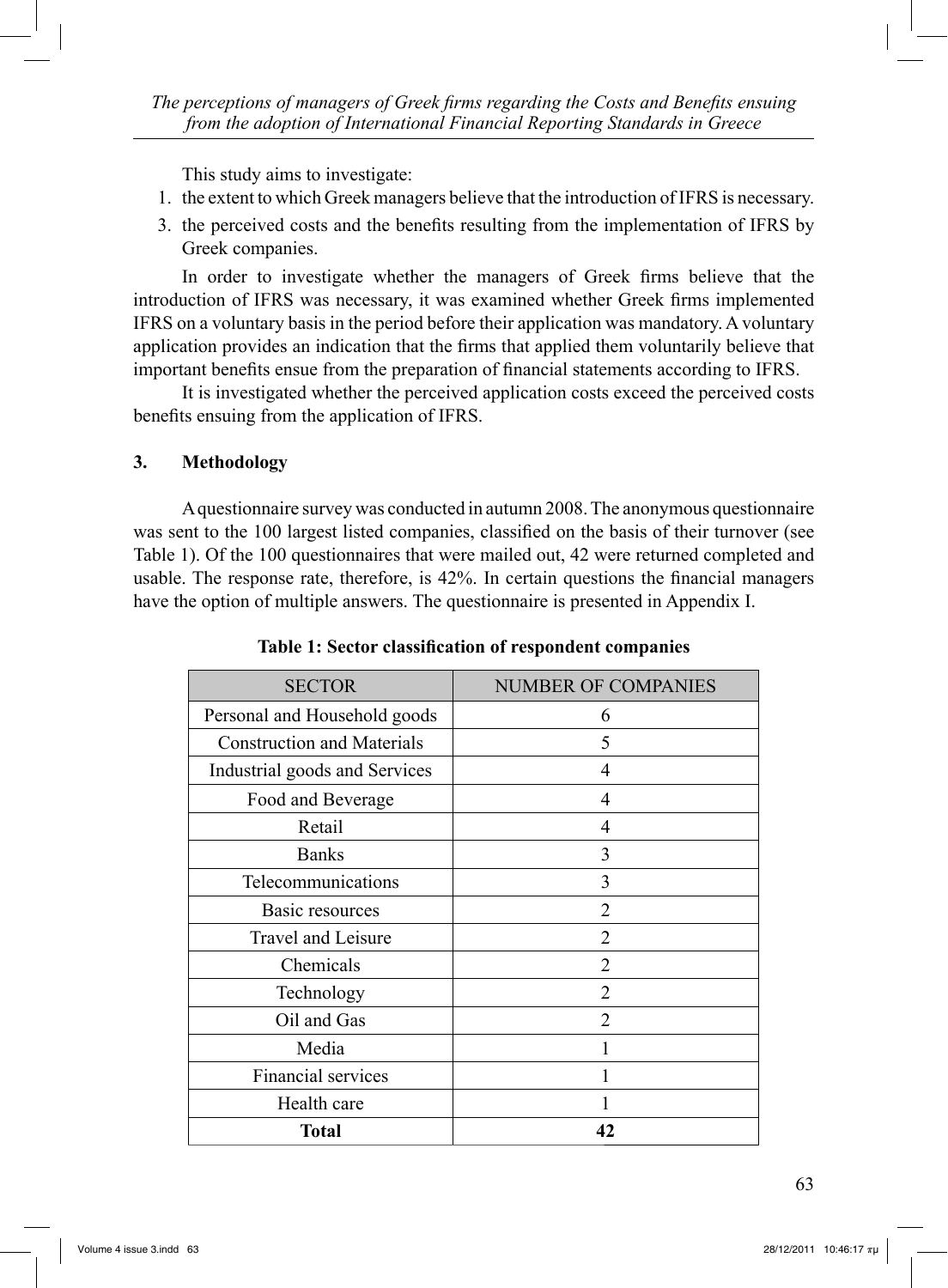If the response rate is not sufficiently high, the extent to which the sample is representative of the whole population should be assessed and taken into consideration in the analysis of the responses to the survey. Moser and Kalton (1993) maintain that if the response rate is above the range of 20-30 %, the danger that a serious bias has been introduced in the sample is limited. As mentioned above, the response rate was 42 %. Thus, it can be argued that the probability that the data is seriously biased, may not be high. Yet, the issue of the non-response bias was examined. According to Moser and Kalton (1993), a convenient way to assess the extent to which the sample is representative of the population of interest is to include certain questions in the questionnaire, the responses to which can be subsequently checked against the population data. For this survey the analysis of the nonresponse bias was based upon the sector distribution of the responding firms. We used a t-test statistic in order to investigate whether the sector distribution of the respondent firms was significantly different from the sector distribution for the population of the 100 largest listed Greek firms. The results of the t-test statistic suggest that the sector distribution of the respondent firms was not significantly different from the sector distribution for the population of the 100 largest listed Greek firms.

### **4. Results and Findings**

 In order to examine whether the sample firms adopted IFRS on a voluntary basis the date of adoption of IFRS was examined. As it is reported in Table 2 only a small proportion of the sample companies (14,3%) adopted IFRS before their mandatory application. According to Ionascu (2007) a possible explanation for the firms' tendency to adopt IFRS before their mandatory application is their need to raise funds either domestically or from foreign capital markets. Karamanis and Papadakis (2008) found that respondents believe that the application of IFRS by Greek firms will improve their prospects of raising funds from the domestic and foreign capital markets.

| Date of implementation              | <b>Frequencies</b> | <b>Percentages</b> |
|-------------------------------------|--------------------|--------------------|
| After the mandatory application     | 36                 | 85.7%              |
| Before the mandatory<br>application |                    | $14.3\%$           |
| Total                               |                    | 100%               |

**Table 2***:* **Date of implementation of IAS / IFRS**

 It appears that a large proportion of sample firms (90,5%) applied IFRS due to legal obligation (see Table 3). A smaller proportion of the sample firms adopted IFRS for reasons related to the need to raise funds from foreign financial institutions (16,7 %). Only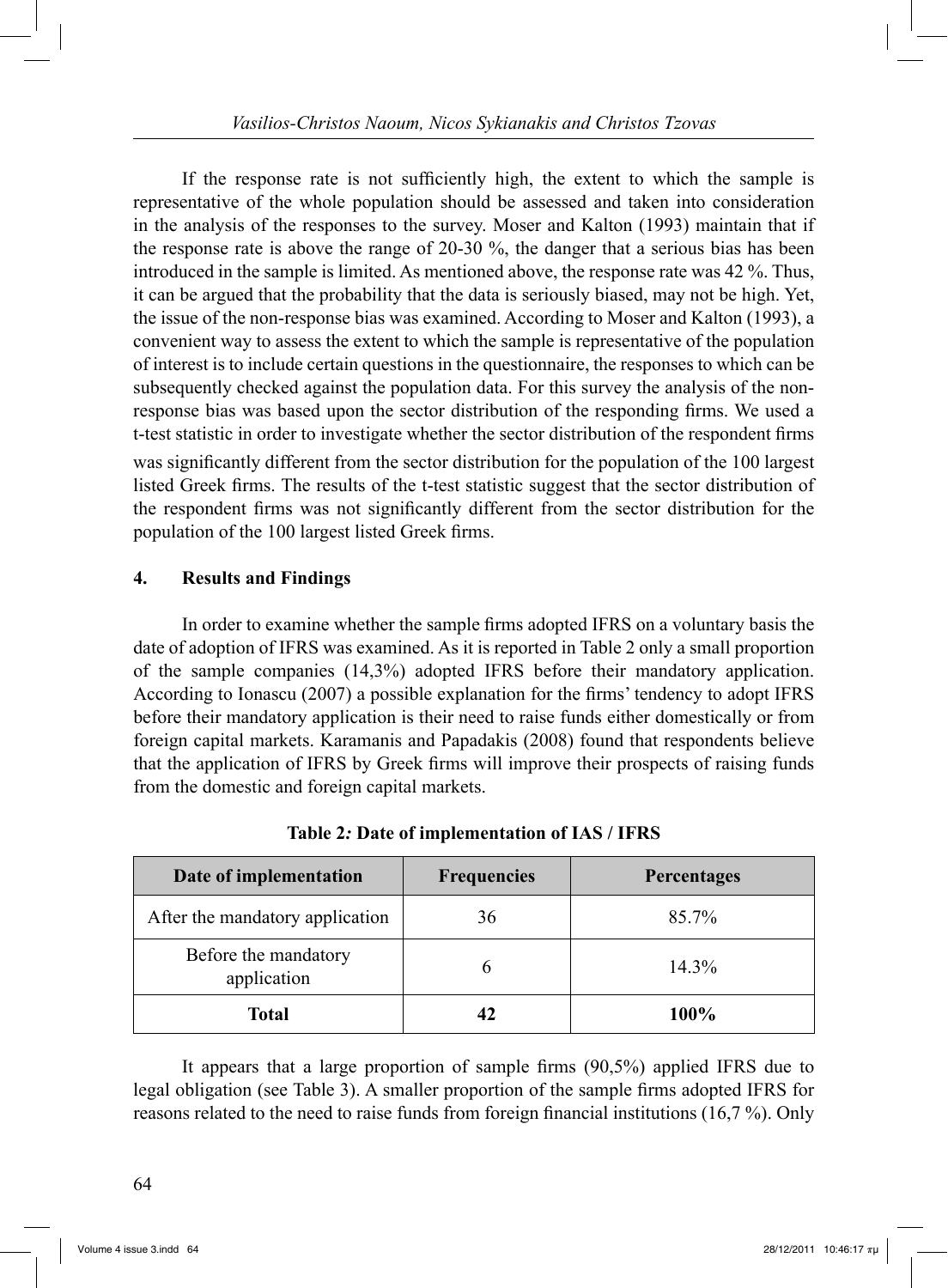three respondent firms (7,1 %) indicated that they adopted IFRS in order to improve their prospects in raising funds from domestic financial institutions. In seven cases (16,7 %) it was the management of the firm that took the initiative for implementing IFRS. Only one sample firm responded that it adopted IFRS after shareholders' request. These findings are not surprising given the structural characteristics of the Greek business environment. As mentioned earlier, Greek firms are characterised by a high level of ownership concentration. In most cases, the owners are actively involved in their companies' administration by occupying important posts within the organisational structure of their firms (Makridakis et al. 1997; Sykianakis & Ballas, 2006). Managers in such firms can communicate information regarding the firm's performance directly to their superior owner-managers without having to rely upon financial statements. Under these circumstances, there are no strong incentives for firms to provide high quality financial information to the firm's owners through published financial statements. Besides, the main providers of funds of Greek companies are banks. Banks developed a close relationship with many companies, while in certain cases they own part of the firm's share capital (Ballas and Tzovas 2010). Thus, banks in many instances may directly obtain any relevant financial information, without having to rely upon publicly disclosed data. It has been argued that the fact that financial accounting in many European countries has been dominated by tax regulations and has never developed to a genuinely independent branch of accounting can be partially attributed to the fact that when "…even listed companies in continental countries are dominated by banks, governments or families, the need for published information is less clear." (Nobes and Parker, 2000, p. 21).

| <b>Reasons for the implementation</b><br>of IAS / IFRS             | <b>Frequencies</b> | Percentages |
|--------------------------------------------------------------------|--------------------|-------------|
| Management's initiative                                            |                    | 16,7%       |
| Request of the shareholders                                        |                    | 2,4%        |
| Need to raise debt capital from<br>domestic financial institutions | 3                  | 7,1%        |
| Need to raise debt capital from foreign<br>financial institutions  |                    | 16,7%       |
| Legal obligation                                                   | 38                 | 90,5%       |

| Table 3: Reasons for the implementation of IAS / IFRS |  |  |  |
|-------------------------------------------------------|--|--|--|
|-------------------------------------------------------|--|--|--|

 The fact that only a small proportion of sample firms applied IFRS on a voluntary basis provides an indication that the perceived benefits related to IFRS were not apparent for most Greek firms. Alternatively, these findings may suggest that the costs associated with the application of IFRS were perceived to be significant.

The respondents in the questionnaire survey identified four major categories of costs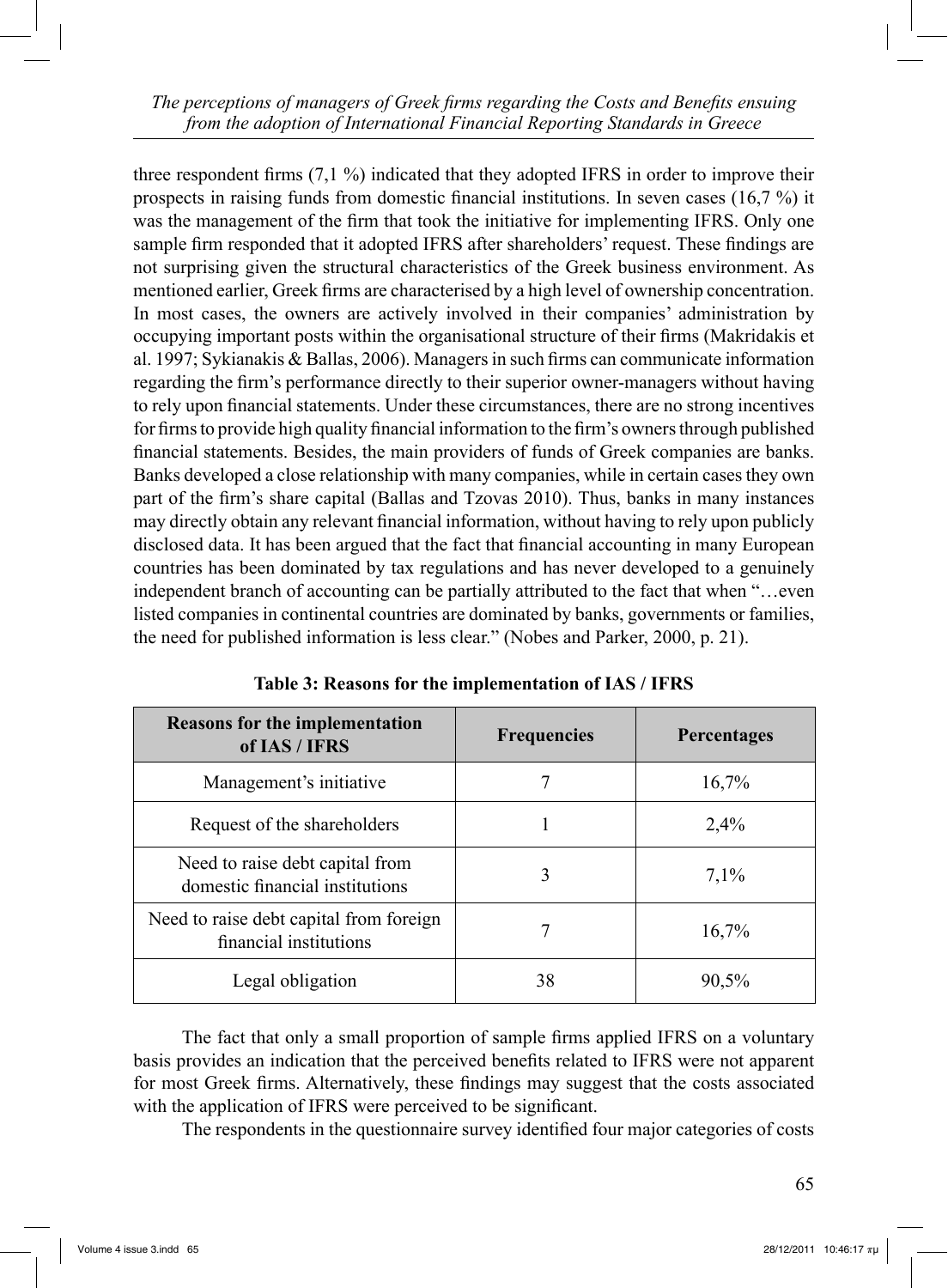related to the transition to IFRS (see Table 4). In particular, they indicated that: the training cost of personnel, the preparation of two sets of accounts, the costs of consulting services and the adjustment of information systems are the main costs that are related with the adoption of IFRS.

| <b>Type of cost</b>                  | <b>Frequencies</b> | Percentages |
|--------------------------------------|--------------------|-------------|
| Training of personnel                | 23                 | 54.8%       |
| Two sets of accounts                 |                    | 21.4%       |
| Consultant's fees                    | 27                 | 64.3%       |
| Adjustment of information<br>systems | 26                 | $62\%$      |

**Table 4: Occurrence of IAS / IFRS adoption costs**

 Additional costs elements identified by the respondents include: cost of external auditing (four respondents), independent evaluators' fees (three companies), updating, researching and documentation costs (one company). These findings are in line with the findings of Ionascu et al. (2008). According to Ionascu et al. (2008) 94,7 % of the respondents indicated the training of personnel as major cost of IFRS transition, 71, 1 % indicated the adjustment of information systems, 65, 8 % the consultant's fees, and 23,7 % the double reporting.

 An interesting finding from the analysis of the responses is that a considerable proportion of the responding firms  $(21,4\%)$  identify the preparation of two sets of accounts (one set according to IFRS and one according to the local GAAP) as a significant cost element. In fact, it appears that 20 (47, 6 %) of the responding firms prepare two sets of accounts (see Table 5). In particular, they prepare their financial statements according to the local GAAP and they subsequently restate these statements according to IFRS. This finding is in line with the findings of Larson and Street (2004).

| <b>Type of reporting</b> | <b>Frequencies</b> | <b>Percentages</b> |
|--------------------------|--------------------|--------------------|
| Full IAS / IFRS          | 22.                | 52.4%              |
| Restatement              | 20                 | 47.6%              |
| Total                    | 42                 | 100%               |

**Table 5: Type of reporting**

 With respect to the benefits ensuing from the introduction of IFRS a large proportion of the respondents (71%) believe that the introduction of IFRS was necessary for the listed firms since the financial statements prepared according to IFRS offer more useful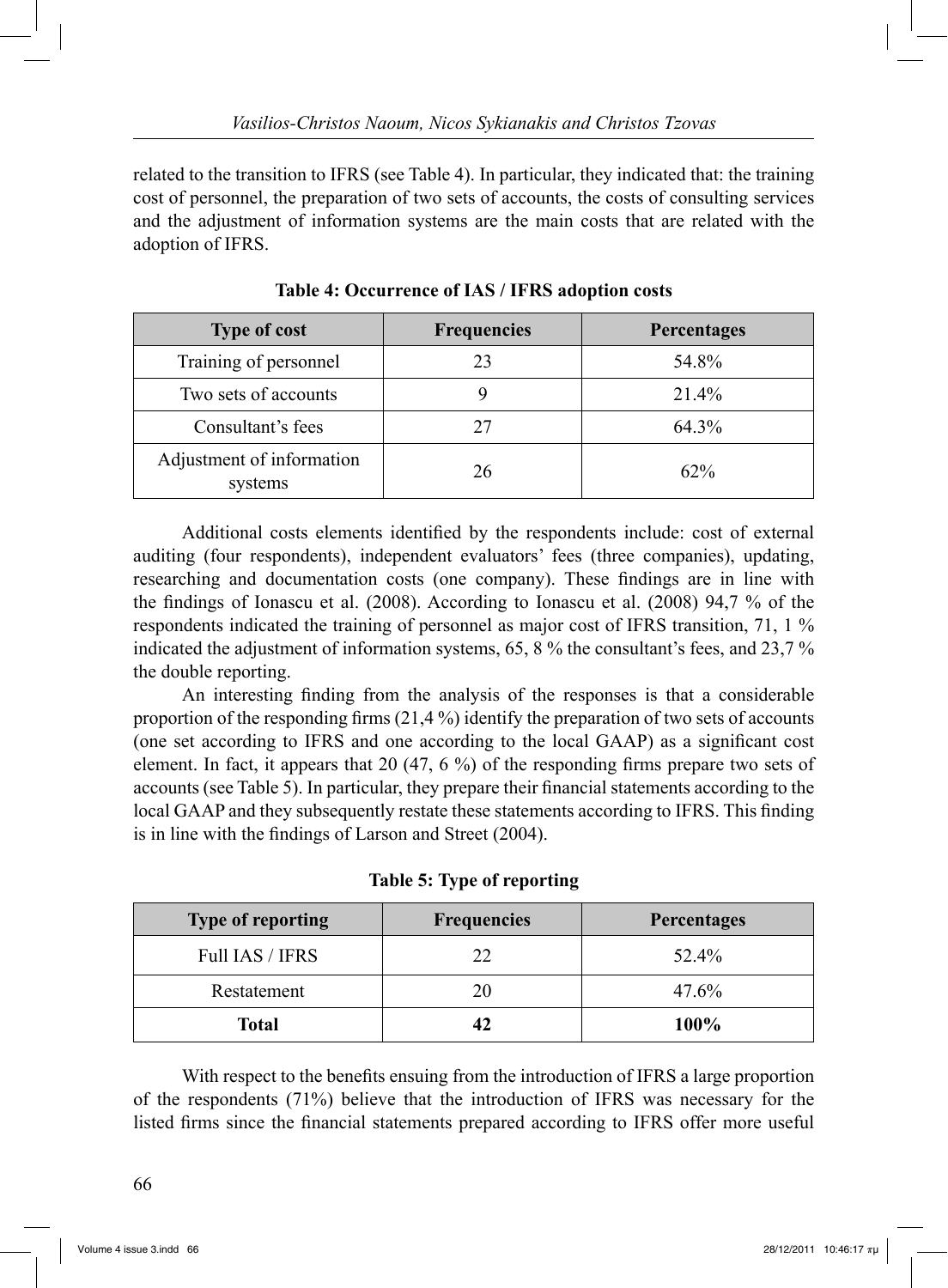information to investors (see Table 6). Half of the respondents believe that the companies that apply IFRS will have easier access to the foreign financial markets. According to 48% of the respondents, the financial statements that are prepared according to IFRS provide valuable information not only to external users of accounts but also to the firms' managers as well. These findings are consistent with the findings of previous research (see, Colwyn Jones and Luther, 2005; Ionoscu et al. 2007; Karamanis and Papadakis, 2008; Ballas and Tzovas, 2010; Ballas et al. 2010). Iatridis and Rouvolis (2010) found that the implementation of IFRS improved the quality of the financial statements prepared by Greek firms since the financial statements provide more value relevant accounting measures.

| <b>Advantages of the implementation</b><br>of the IAS / IFRS | <b>Frequencies</b> | <b>Percentages</b> |
|--------------------------------------------------------------|--------------------|--------------------|
| Relevant information to investors                            | 30                 | 71\%               |
| Access to foreign financing market                           | 22                 | 52%                |
| Solutions for transactions not yet<br>regulated              |                    | 17%                |
| Good information resource for<br>decision making             | 20                 | 48%                |
| Straightforward accounting system                            | 18                 | 43%                |

## **Table 6: Benefits from the implementation of IFRS**

 The respondents were asked to relate the costs and the benefits which are associated with the implementation of IFRS. Some 42, 8 % of the respondents believe that in the initial period of applying IFRS the costs are more significant compared to the benefits ensuing from their application, while 16,8 % of the respondents believe that even in the long run the benefits will not exceed the costs which are associated with the costs related with the application of IFRS (see Table 7). On the other hand, 40,6% of the respondents believes that the benefits from the adoption of IFRS exceed the respective costs.

**Table 7: Assessment of costs and benefits**

| <b>Costs and benefits</b>            | <b>Frequencies</b> | Percentages |
|--------------------------------------|--------------------|-------------|
| Costs exceeds Benefits               |                    | $16.6\%$    |
| Presently, lower benefits than costs | 18                 | 42.8%       |
| Benefits exceed costs                |                    | $40.6\%$    |
| Total                                |                    | 100%        |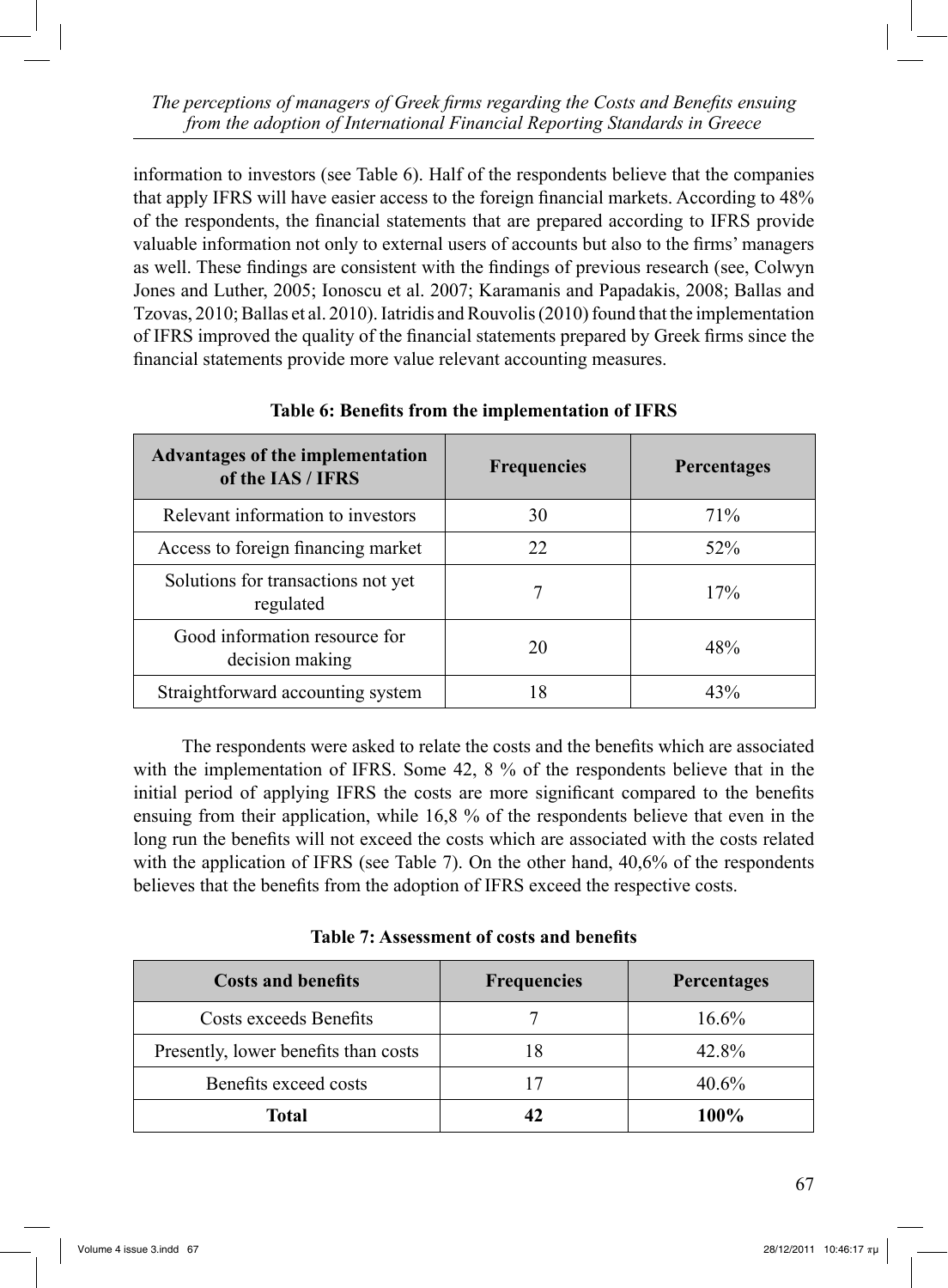This finding is in line with the findings of Ionoscu et al. (2007) that found 60 % of the finance managers of Romanian companies believe that the IFRS benefits are insufficient to cover related costs. The benefits ensuing from the application of IFRS mainly relate to the improvement of the financial disclosure, which in turn improves the firms' prospects to raise capital in favourable terms. Yet, within the context of the Greek business environment this benefit may not be apparent. As mentioned above, the ownership structure of many Greek firms, coupled with the strong links that have been developed between firms and financial institutions, do not create strong incentives for the provision of high quality financial information. Consequently, the importance of public accounting information may further diminish. Within this context, the demand for high quality disclosure is not expected to be high. As a consequence, the importance of the benefits ensuing from the application of IFRS is undermined, especially when the costs of IFRS implementation are not trivial. The fact that only a small proportion of the respondent firms adopted IFRS on a voluntary basis, before the date of mandatory application (see, Table 2), might suggest that few of the respondents believe that benefits of the implementation exceed the corresponding transition costs. It should be pointed, however, that these findings are not consistent with the findings of Karamanis and Papadakis (2008). As mentioned earlier, the majority of respondents in the Karamanis and Papadakis (2008) survey believe that the costs of transition to IFRS would be recovered through the ensuing implementation benefits.

 The changes that take place in the Greek banking system, as a response to the international and domestic financial crisis may influence Greek firms' attitudes regarding the benefits ensuing from the application of IFRS. Banks' loan decisions are likely to be based on strict financial criteria, while particular importance would be assigned to the quality of the financial information. Within this context, the financial statements prepared according to IFRS – assuming that they provide high quality financial information - can be an important informational input in the Greek banks' decision making process.

#### **5. Conclusions**

 This study aimed to investigate the costs and the benefits related with the implementation of IFRS by Greek companies. A questionnaire survey was conducted in order to identify the perceptions of the financial managers of Greek listed firms regarding the benefits and the costs associated with the transition to IFRS. In addition, it was asked to indicate whether the IFRS benefits are sufficient to cover the related costs. The findings of the analysis of the responses suggest that, although the majority of the respondents believe that the introduction of IFRS improved the quality of the financial statements published by Greek firms, they have serious concerns regarding the cost/benefit relationship from the introduction of IFRS. A further investigation is required in order to ascertain whether specific companies' characteristics, such as the firm's size or the firm's ownership structure, can explain the managers' perceptions regarding the costs and benefits related to the introduction of IFRS.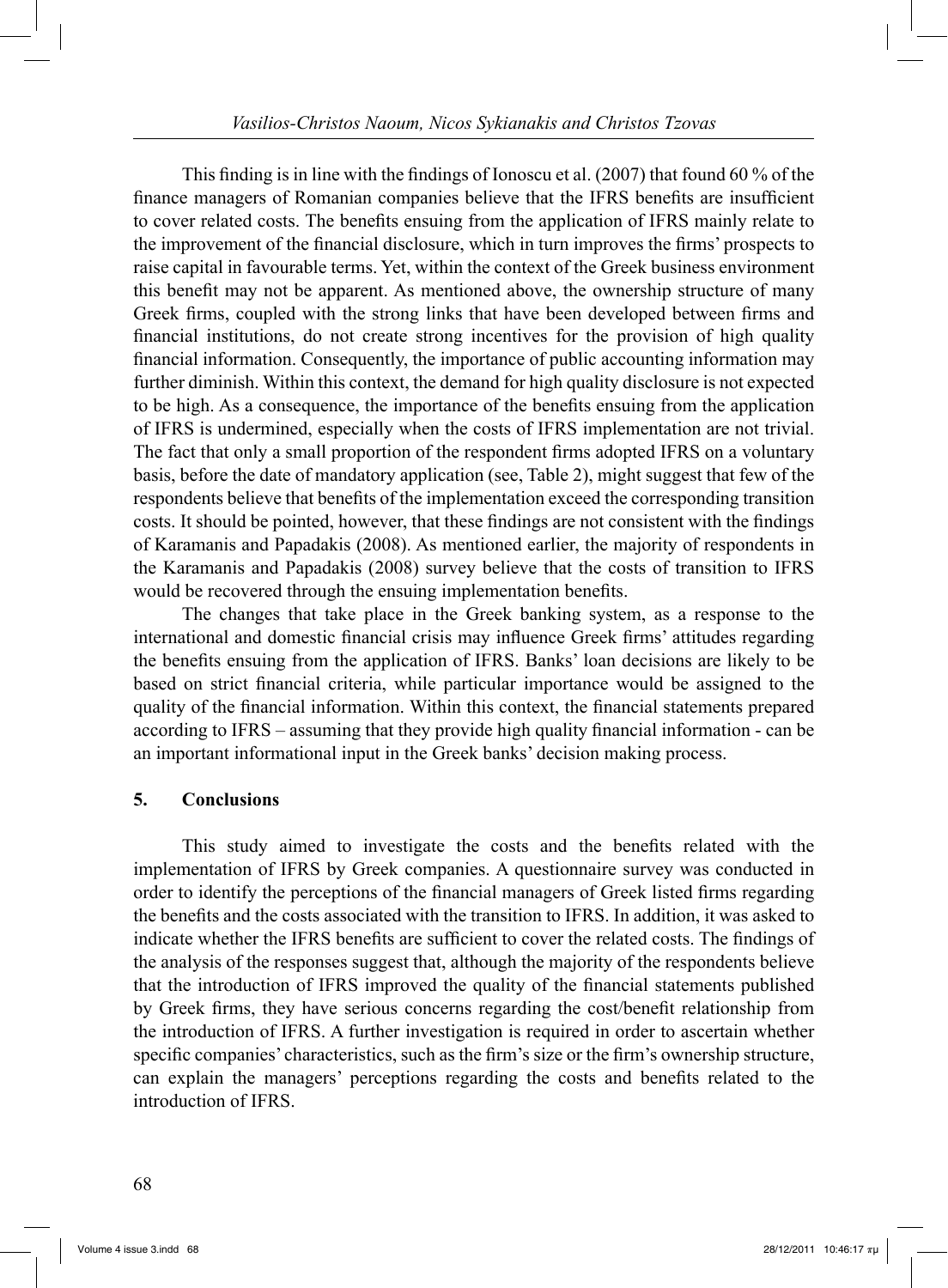#### **6. Limitations**

 The present study investigated through a questionnaire survey the opinions of financial managers of a sample of Greek firms regarding the costs and the benefits related to the introduction of IFRS. In some questions managers were asked to provide multiple answers, but asking them to rank their responses would have offered further understanding of their perceptions. The use of semi-structured questionnaires and / or the conducting of interviews may provide alternative insights in the issues under investigation. Besides, the fact that financial managers had to bear the effort of implementing IFRS may bias their opinion. In order to acquire a more balanced perspective on the relationship between the costs and benefits of adopting IFRS it might be interesting to investigate the opinions of investors and financial analysts.

#### **References**

- Alexander, D., A. Britton, and A. Jorissen, 2003, *International Financial Reporting and Analysis*, Thomson Learning.
- Andrews, B., 2005, Standards deviation. Business Review Weekly, (February), 86
- Ballas, A.A. Hevas, D. & Neil, D., 1998, 'The state of accounting and the state of the state', *Journal of Management and Governance*, 2, pp. 267-285.
- Ballas, A.A., Skoutela, D. and Tzovas, C., 2010, 'The relevance of IFRS to an emerging market: Evidence from Greece', *Managerial Finance*, 36, 11, pp. 931-948
- Ballas, A.A. and Tzovas, C., 2010, *'*An empirical investigation of Greek firms' compliance to IFRS disclosure requirements', *International Journal of Managerial and Financial Accounting*, 2, pp. 40-62.
- Barth, M., Landsman, W. & Lang, M., 2005, 'International accounting standards and accounting quality' (working paper). Stanford University and University of North Carolina.
- Bellas, A. & Tzovas, C., 2008, 'The Effects of Dependency on Debt Financing On Financial Reporting Policy: The Case of Greece', *European Research Studies Journal*, XI, 1-2, pp. 13-30.
- Bhattacharya, U., Daouk, H. & Welker, M., 2003, 'The world price of earnings opacity', *The Accounting Review,* 78, pp. 641-678.
- Botosan, C. & Plumlee, M., 2002, 'A Re-examination of Disclosure Level and the Expected Cost of Equity Capital', *Journal of Accounting Research*, 40, pp. 21–40.
- Chalevas, C. & Tzovas C., 2010, 'The effect of the mandatory adoption of corporate governance mechanisms on earnings manipulation, management effectiveness and firm financing. Evidence from Greece', *Managerial Finance,* 36, 3, pp. 257-277
- Colwyn Jones, T. and Luther R., 2005, 'Anticipating the impact of IFRS on the management of German manufacturing companies', *Accounting in Europe*, 2, pp. 165-193.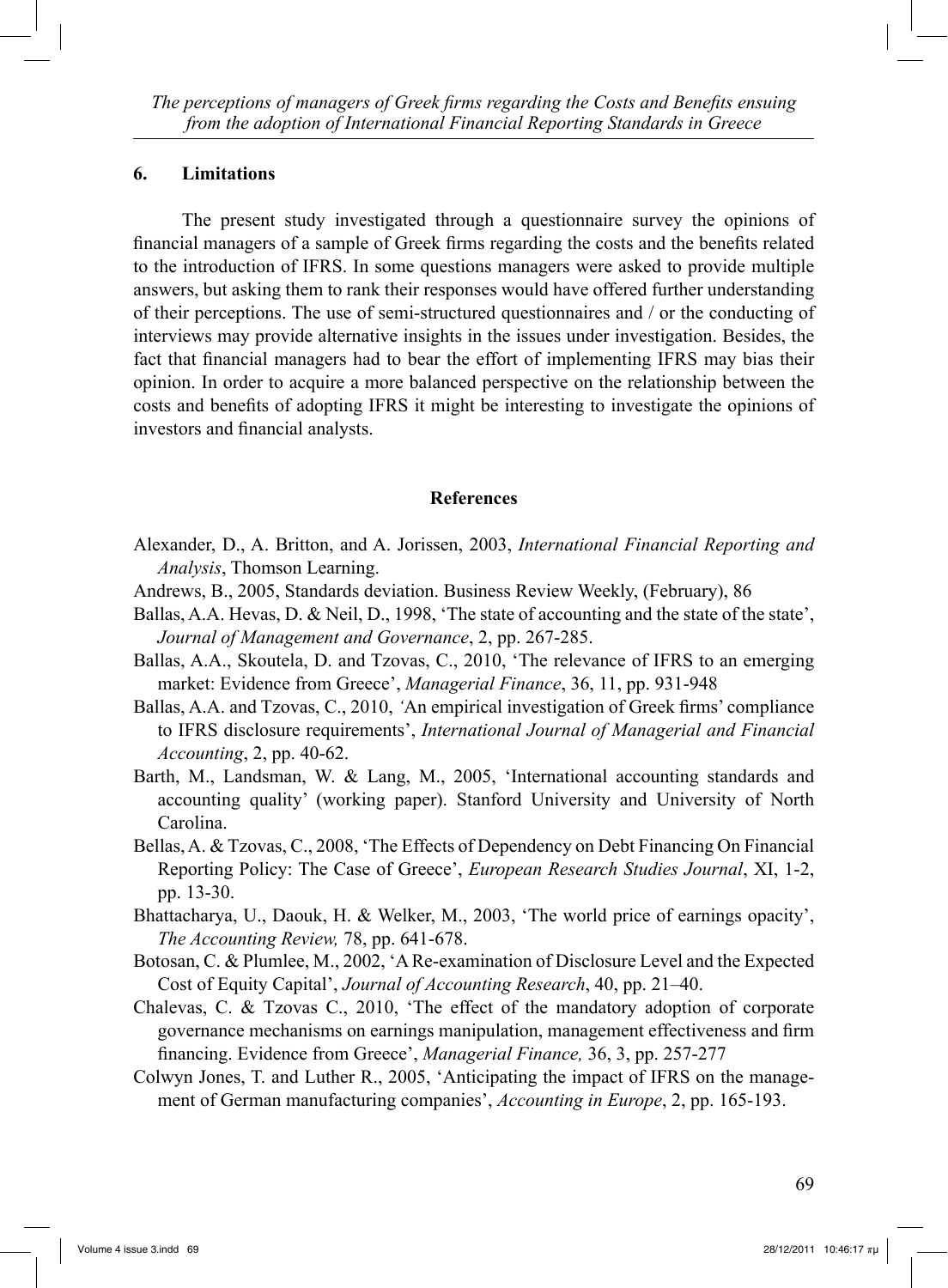- Day J. and Taylor P., 2005, 'Accession to the European Union and the process of accounting and auditing reform', *Accounting in Europe*, 2, pp. 3-21.
- Goodwin, J. & Ahmed, K., 2006, 'The impact of international financial reporting standards: Does size matter?', *Managerial Auditing Journal*, 21, 5, pp. 460-475
- Healy, P. & Palepu, K., 2001, 'Information Asymmetry, Corporate Disclosure, and the Capital Markets: A Review of the Empirical Disclosure Literature', *Journal of Accounting and Economics*, 31, pp. 405-440
- Hung, M. & Subramanyam, K., 2007, 'Financial statement effects of adopting international accounting standards: The case of Germany', *Review of Accounting Studies*, 12, 4, pp. 21-48.
- Iatridis G. & Rouvolis S., 2010, 'The post-adoption effects of the implementation of International Financial Reporting Standards in Greece', *Journal of International Accounting, Auditing and Taxation* 19, pp. 55-65.
- Ionascu I., Ionascu M., Olimid L., Calu D.A., 2007, 'An Empirical Evaluation of the Costs of Harmonizing Romanian Accounting with International Regulations (EU Directives and IAS/IFRS)', *Accounting in Europe*, 4, 2, pp. 169-206
- Jermakowicz, E. K., 2004, 'Effects of Adoption of International Financial Reporting Standards in Belgium: The Evidence from BEL-20 Companies', *Accounting in Europe,*  1*,* 1, pp. 51-70.
- Jermakowicz, E. K. & Gornik-Tomaszewski, S., 2006, 'Implementing IFRS from the perspective of EU publicly traded companies', *Journal of International Accounting, Auditing and Taxation*, 15, pp. 170-196.
- Karamanis & Papadakis, 2008, 'The application of IFRS in Greece', Athens University of Economics and Business, (in Greek).
- Koumanakos, E., 2007, '*Earnings management by Greek firms*' (in Greek). Unpublished Ph.D. thesis, The University of Patras.
- Lang M. and Lundholm R., 1993, 'Cross-sectional determinants of analyst ratings of corporate disclosures', *Journal of Accounting Research*, 31, 2, pp. 93-111.
- La Porta, R. Lopez-de-Silanes, F. Shleifer A. & Vishny, W.R., 1998, 'Law and finance', *Journal of Political Economy*, 106, 6, pp. 1113-1155.
- Larson R. K. and Street D. L., 2004, 'Convergence with IFRS in an expanding Europe: progress and obstacles identified by large accounting firms' survey', *Journal of International Accounting, Auditing and Taxation*, 13, 2, pp. 89-119.
- Leuz, C., 2003, 'IAS versus U.S. GAAP: Information asymmetry-based evidence from Germany's new market', *Journal of Accounting Research*, 41, 3, pp. 445-472.
- Makridakis, S., Calogirou, Y., Papagianakis, L. and Trivellas, P., 1997, 'The Dualism of Greek Firms and Management: Present State and Future Implications', *European Management Journal*, pp. 381-402.

Mazars, 2005, IFRS 2005 European Survey, (http://www.mazars.com).

Moser, C. and Kalton, G., 1993, Survey Methods in the Social Sciences, Edward Arnold, London.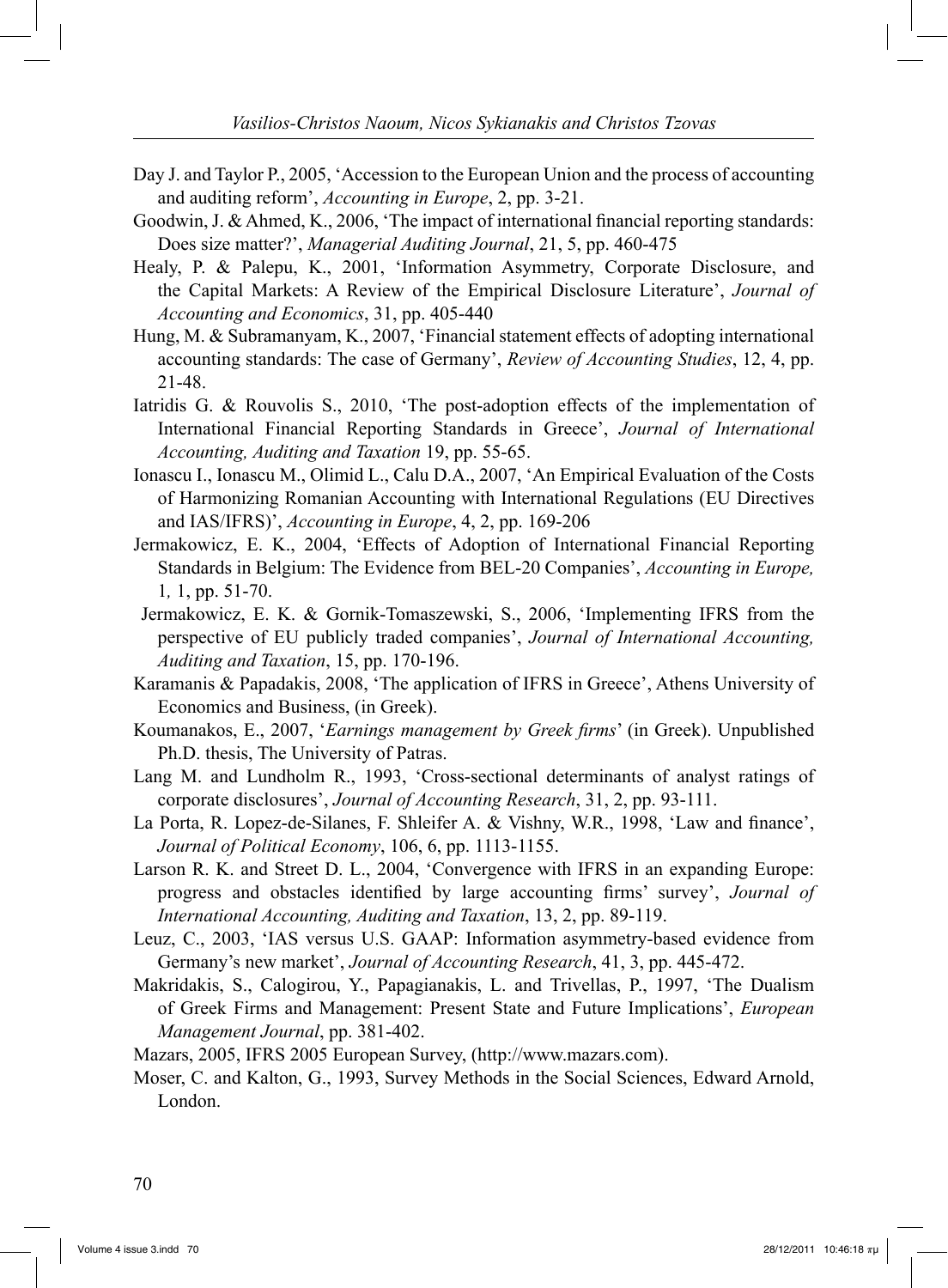- Nobes, C. and Parker, R., 2000, Comparative International Accounting, 6<sup>th</sup> Edition, Financial Times-Prentice Hall.
- Renders, A. & Gaeremynck, A., 2007, 'The impact of legal and voluntary investor protection on the early adoption of international financial reporting standards (IFRS)', De Economist, 155, pp. 49-72.
- Sunder, S., 2007*, '*Adverse Effects of Accounting Uniformity on Practice, Education, and Research', Working paper*.* Available at SSRN:http://ssrn.com/abstract=1028517.
- Sunder, S., 2008*, '*IFRS and the Accounting Consensus', Yale SOM Working paper No 1208502*.* Available at SSRN:http://ssrn.com/abstract=1028502.
- Sykianakis, N. & Ballas, A., 'Ideology vs. Formal Systems as a Control Mechanism: A Case Study', *European Accounting Association*, 29th Annual Congress, Dublin, March 2006.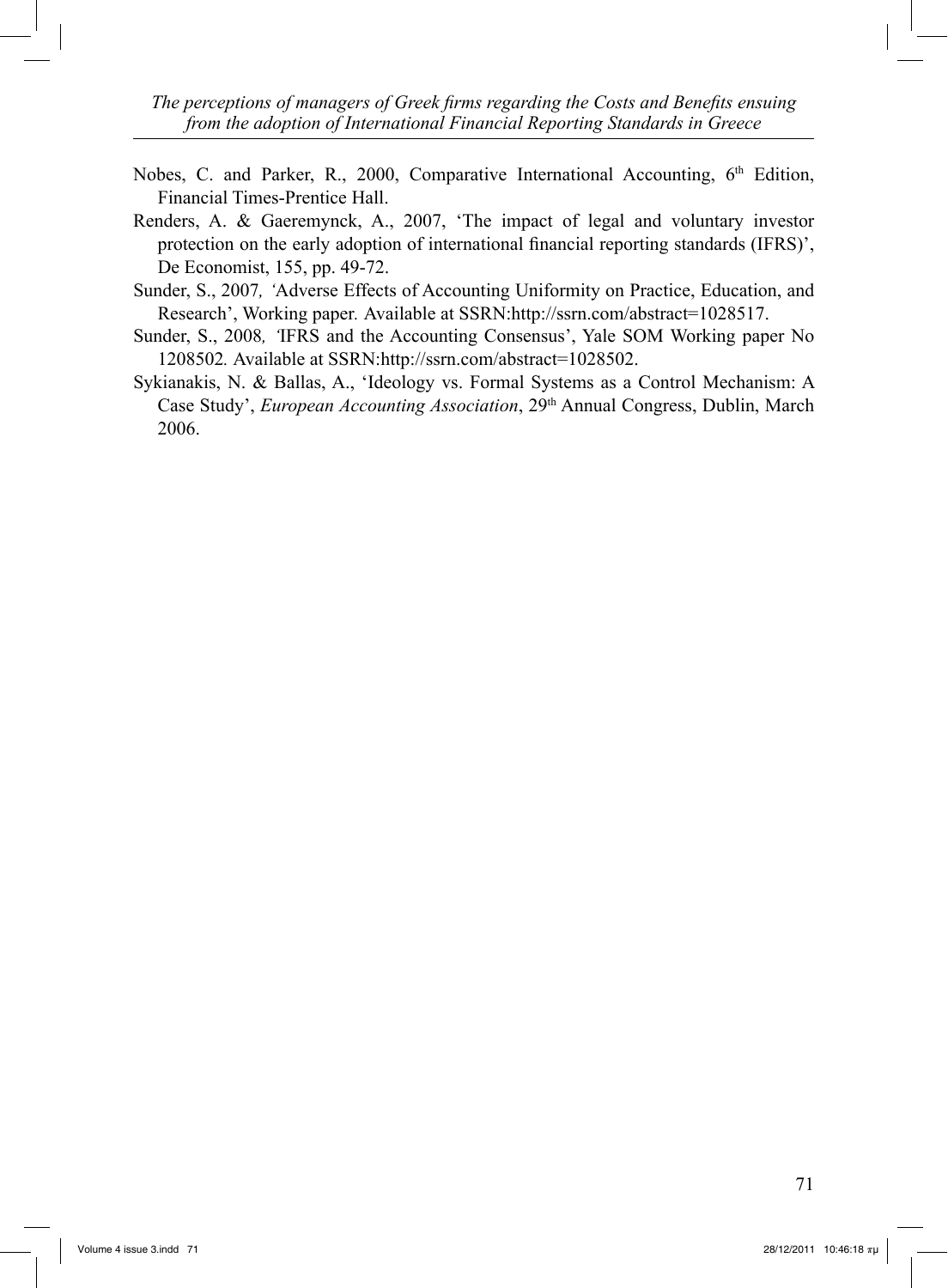### **Appendix: The Questionnaire**

- 1) Your enterprise prepares its financial statements according to:
	- i. Applies only IAS/IFRS
	- ii. By restating the financial statements prepared in accordance with Greek accounting standards to the requirements of IAS/IFRS
- 2) Since when does your enterprise apply the IAS/IFRS

………………………………………………………………………

- 3) The application of IAS/IFRS in your enterprise is due to:
	- i. Management's initiative
	- ii. the request of the shareholders
	- iii. the need for domestic financing
	- iv. the need for foreign financing
	- v. the mandatory accounting regulations
	- vi. other reasons:

…………………………………………………………

- 4) Please state which is the most important component of the costs related to the implementation of IAS/IFRS for your enterprise? :
	- i. training of personnel;
	- ii. double reporting
	- iii. consulting services;
	- iv. adjustment of computer information systems;
	- v. Other costs: ……………………………………………………………
- 5) Have the costs of implementing IAS/IFRS been budgeted?
	- i. Yes
	- ii. No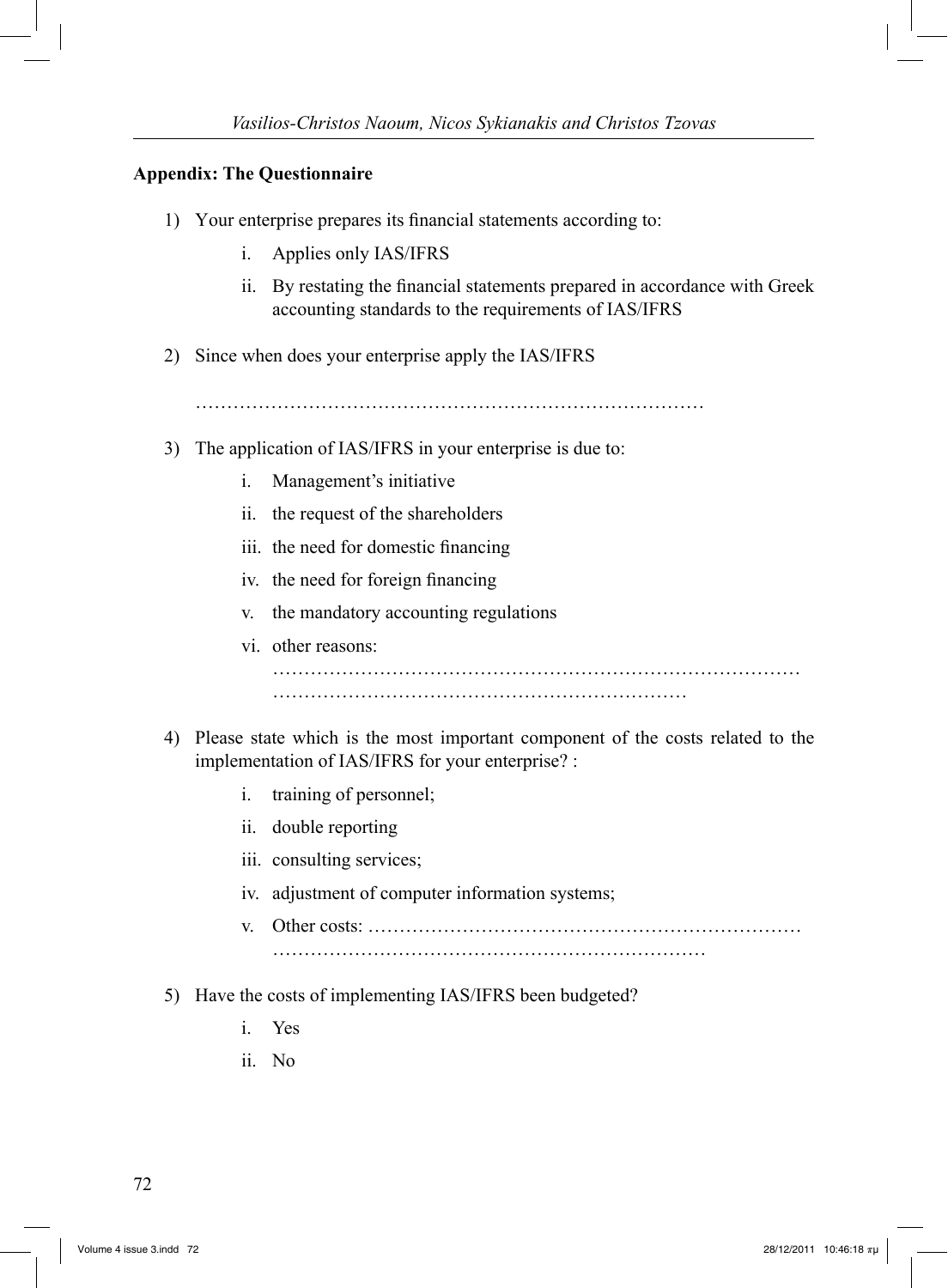- 6) The costs of implementing IAS/IFRS have not been budgeted because:
	- i. the change of relevant legislation was made rapidly;
	- ii. the enterprise does not run a budget system;
	- iii. other reasons, please specify:

………………………………………………………………….

- 7) In your opinion, the implementation of IAS/IFRS reporting offers the following advantages: (several answers may be chosen)
	- i. it is an appropriate accounting system for listed companies as it offers relevant information to investors;
	- ii. permits the access to the foreign financing market;
	- iii. offers solutions for transactions not yet regulated;
	- iv. offers managers a good information resource for decision making;
	- v. it is a straightforward accounting system;
	- vi. other advantages, please specify:
- 8) How do you evaluate the relationship between the costs and benefits related to the implementation of the new reporting system in your enterprise?
	- i. the benefits of implementing IAS/IFRS do not cover related costs;
	- ii. the benefits of implementing IAS/IFRS do not cover related costs at present, but these will be recovered in the future;
	- iii. the benefits of implementing IAS/IFRS exceed the related costs.
- 9) The finance and accounting personnel has been trained to apply IAS/IFRS:
	- i. Yes
	- ii. No
- 10) Your enterprise has received/receives consulting services
	- i. Yes
	- ii. No